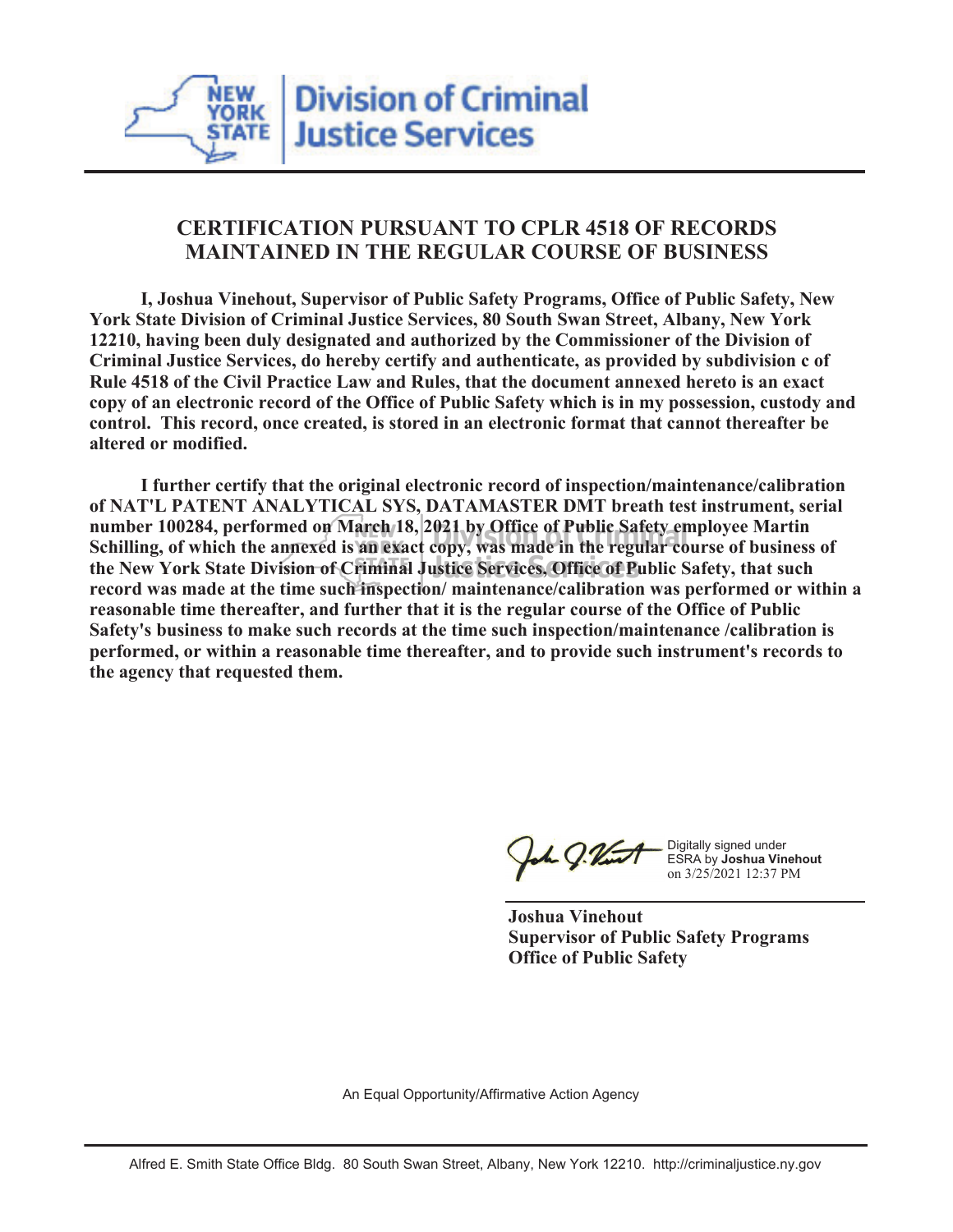# **BREATH TEST INSTRUMENT RECORD OF INSPECTION / MAINTENANCE / CALIBRATION**

## **Name of Submitting Agency: Washington County Sheriff`s Dept Manufacturer: NAT'L PATENT ANALYTICAL SYS Model: DATAMASTER DMT**<br>Date: March 18, 2021 Serial Number: 100284 **Date: March 18, 2021**

| <b>Test No</b> | <b>Test Result</b> | <b>Simulator Temperature</b> |  |  |
|----------------|--------------------|------------------------------|--|--|
|                | 0.102%             | 34.00 degrees centigrade     |  |  |
|                | 0.100%             | 34.01 degrees centigrade     |  |  |
|                | 0.100%             | 34.00 degrees centigrade     |  |  |
|                | 0.100%             | 34.01 degrees centigrade     |  |  |

#### **Reference Solution Lot Number: 20361 Reference Solution Standard: 0.10 % at 34.0 degrees centigrade**

### **Reference Solution Lot Number: 20470**

**Reference Solution Standard: 0.08 % at 34.0 degrees centigrade**

| <b>Test No</b> | <b>Test Result</b> | <b>Simulator Temperature</b> |  |  |
|----------------|--------------------|------------------------------|--|--|
|                | 0.081%             | 34.01 degrees centigrade     |  |  |
|                | 0.082%             | 34.00 degrees centigrade     |  |  |
|                | $0.081 \%$ $\pi$   | 34.01 degrees centigrade     |  |  |
|                |                    | 34.01 degrees centigrade     |  |  |
|                |                    |                              |  |  |

### **Reference Solution Lot Number: 20290**

**Reference Solution Standard: 0.180 % at 34.0 degrees centigrade**

| <b>Test No</b> | <b>Test Result</b> | <b>Simulator Temperature</b> |  |  |
|----------------|--------------------|------------------------------|--|--|
|                | 0.183%             | 34.00 degrees centigrade     |  |  |
|                | 0.183%             | 34.01 degrees centigrade     |  |  |
|                | 0.182%             | 34.01 degrees centigrade     |  |  |
|                | 0.184%             | 34.00 degrees centigrade     |  |  |

 **I hereby certify that I have performed any necessary maintenance procedures and calibrated NAT'L PATENT ANALYTICAL SYS breath test instrument model DATAMASTER DMT, serial number 100284, and have determined that it is accurate and reliable for the determination of ethyl alcohol in the blood by analysis of the breath. The instrument's test results are recorded above and this instrument satisfies all limits and standards established by the New York State Commissioner of Health as enumerated in Part 59, Subchapter D of Chapter II, TITLE 10 (Health) of the Official Compilation of Codes, Rules and Regulations of the State of New York, (10 NYCRR Part 59) as amended.**

 **I further certify that I made the entries in these records of inspection/maintenance/calibration at the time that such inspection/maintenance/calibration of the above identified breath test instrument was performed, or within a reasonable time thereafter.**

Performed by:

Digitally signed under ESRA by Martin Schilling on 3/18/2021 12:30 PM

**Martin Schilling Highway Safety Equipment Technician Breath Analysis Operator Permit # 45926**

Reviewed by:

Digitally signed under ESRA by Frank Sgarlata ESRA by Frank Sgarlata

**Frank Sgarlata Breath Analysis Technical Supervisor**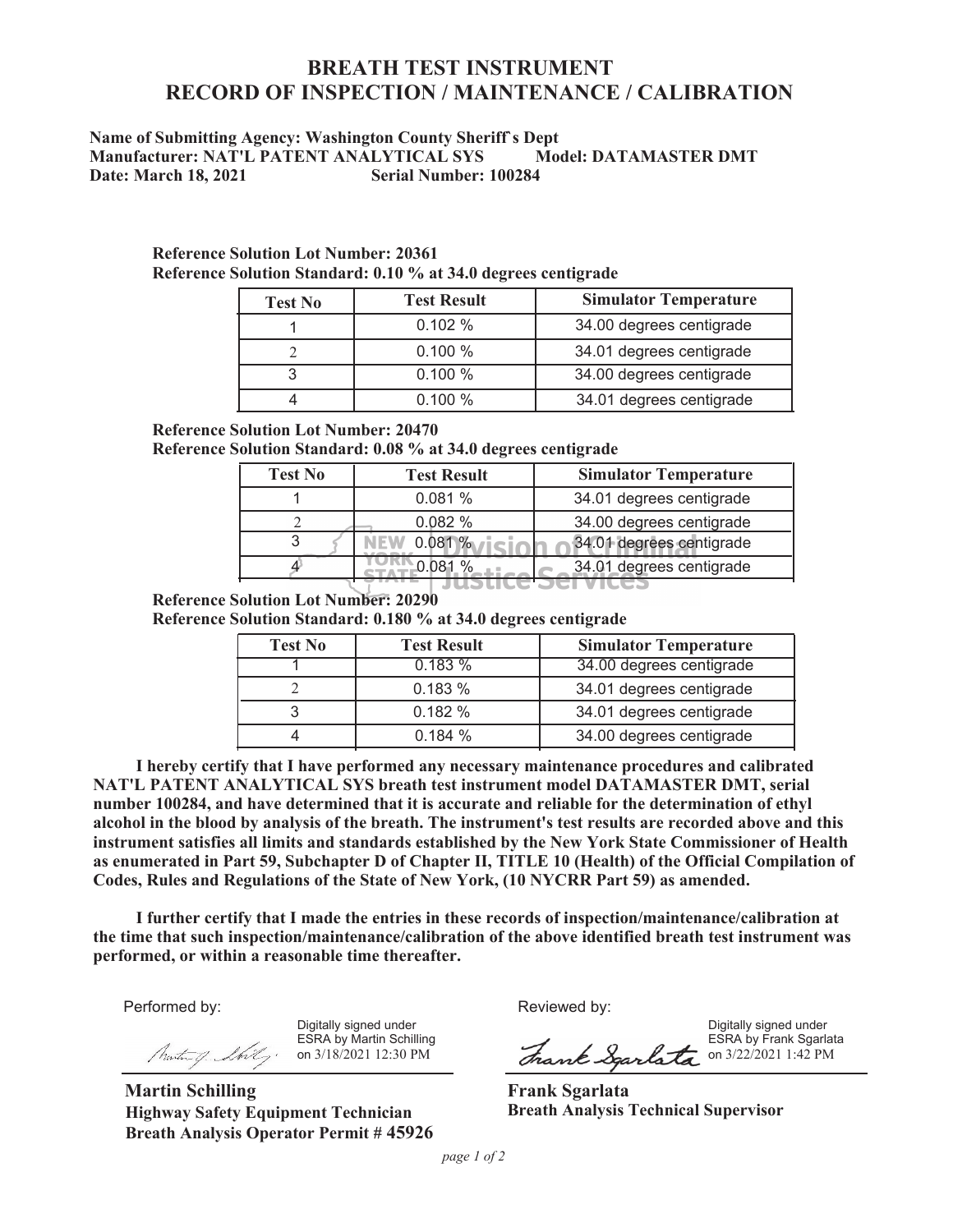## **BREATH TEST INSTRUMENT RECORD OF INSPECTION / MAINTENANCE / CALIBRATION**

**Name of Submitting Agency: Washington County Sheriff`s Dept Manufacturer: NAT'L PATENT ANALYTICAL SYS Model: DATAMASTER DMT Serial Number: 100284 Date: March 18, 2021**

**1. General Appearance and condition of this device ----------------------------: OK**

**2. Check controls and indicators ----------------------------------------------------: OK**

**3. Check breath flow system ---------------------------------------------------------: OK**

**4. Check printer operation ----------------------------------------------------------: OK Justice Services STATE 5. System cycles through all modes ------------------------------------------------: OK**

**6. Record any repairs made to this instrument and list services provided: INSPECTED INSTRUMENT, CHECKED SETUP VOLTAGES PRINT AND REMOTE OPERATION. PERFORMED CALIBRATION/ADJUSTMENT PROCEDURE, RAN SUBJECT, TECHNICIAN AND DIAGNOSTIC TESTS, VERIFIED CALIBRATION**

Performed by:

Mustang Shilly.

Digitally signed under ESRA by Martin Schilling on 3/18/2021 12:30 PM

**Martin Schilling Highway Safety Equipment Technician Breath Analysis Operator Permit # 45926** Reviewed by:

Digitally signed under ESRA by Frank Sgarlata on 3/22/2021 1:42 PM

**Frank Sgarlata Breath Analysis Technical Supervisor**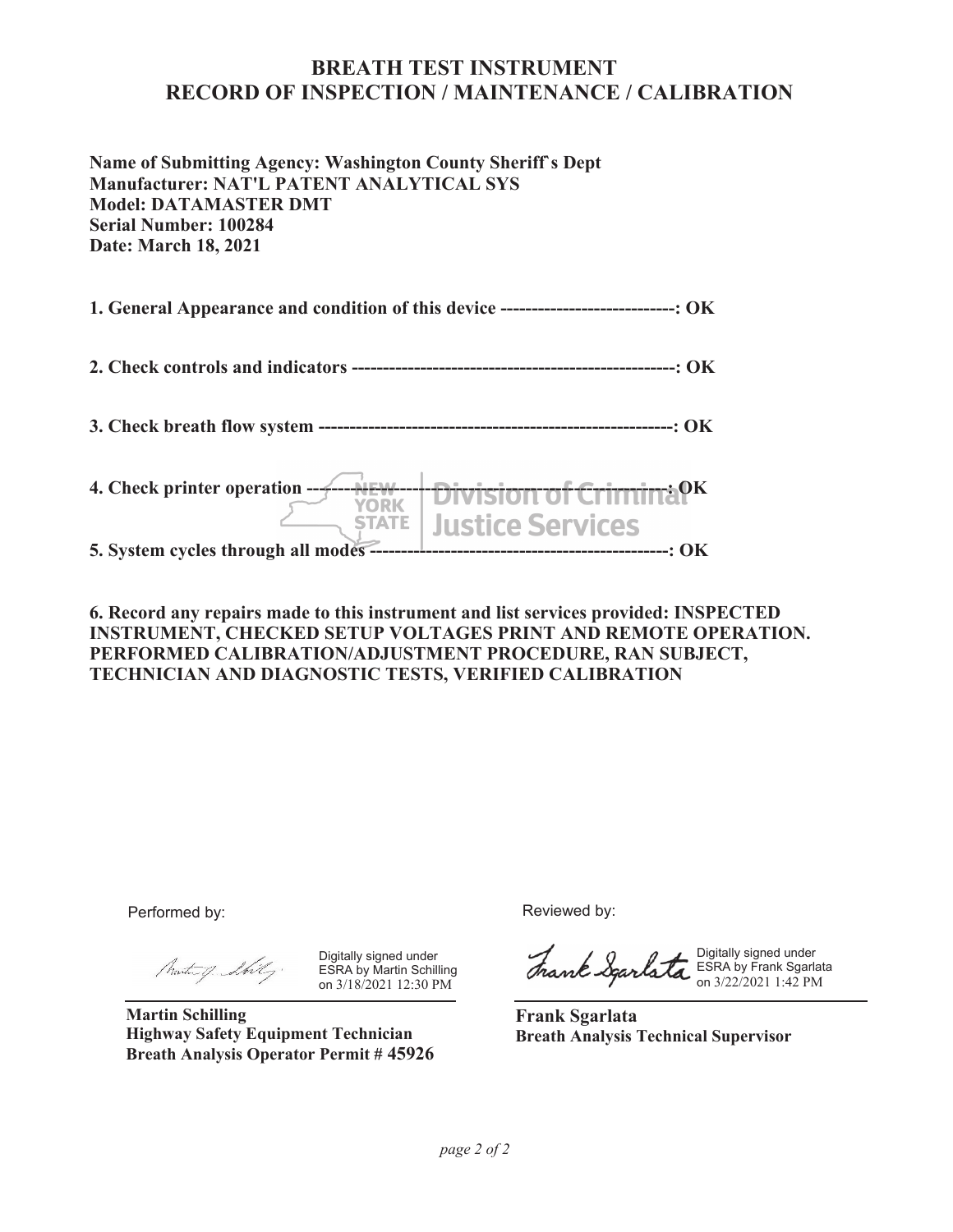| TECHNICIAN TEST                                                        |                | 0.20<br>0.18 | Alcohol(g/210L)                      |    |    |      | 40.0<br>36.0                 |
|------------------------------------------------------------------------|----------------|--------------|--------------------------------------|----|----|------|------------------------------|
|                                                                        |                | [0.16]       | Flow Rate(L/M)                       |    |    |      | 32.0                         |
| WASHINGTON CO.<br>SHERIFF'S OFFICE                                     |                |              |                                      |    |    |      | 28.0                         |
| DATAMASTER dmt: 100284                                                 | 0.14           |              |                                      |    |    | 24.0 |                              |
| Date: 03/18/2021                                                       |                | 0.12         |                                      |    |    |      | 20.0                         |
| OPERATOR NAME:                                                         |                | 0.10         |                                      |    |    |      |                              |
| MARTIN J SCHILLING<br>Permit #: 45926                                  |                | 0.08         |                                      |    |    |      | 16.0                         |
| Operator Agency/Dept: WASHINGTON CO. SO<br>Reference Standard #: 20361 |                | 0.06         |                                      |    |    |      | 12.0                         |
|                                                                        |                | 0.04         |                                      |    |    |      | 8.0                          |
| Nominal = $0.100 g/210L$                                               |                | 0.02         |                                      |    |    |      | 4.0<br>0.0                   |
| 0.000<br><b>BLANK TEST</b><br>VERIFIED<br>INTERNAL STANDARD            | 11:27<br>11:27 | 0.00<br>0.20 | 10<br>5                              | 15 | 20 | 25   | 30<br>140.0                  |
| 34.00c<br>REFERENCE STANDARD TEMP<br>0.102<br>REFERENCE STANDARD       | 11:27          | 0.18         | Alcohol(g/210L)                      |    |    |      | 36.0                         |
| 0.000<br><b>BLANK TEST</b><br>34.01c<br>REFERENCE STANDARD TEMP        | 11:28          | 0.16         | Flow Rate(L/M)                       |    |    |      | 32.0                         |
| 0.100<br>REFERENCE STANDARD<br>0.000<br><b>BLANK TEST</b>              | 11:28<br>11:29 | 0.14         |                                      |    |    |      | 28.0                         |
| 34.00c<br>REFERENCE STANDARD TEMP<br>0.100                             | 11:29          | 0.12         |                                      |    |    |      | 24.0                         |
| REFERENCE STANDARD<br>0.000<br><b>BLANK TEST</b>                       | 11:30          | 0.10         |                                      |    |    |      | 20.0                         |
| 34.01c<br>REFERENCE STANDARD TEMP<br>0.100<br>REFERENCE STANDARD       | 11:31          | 0.08         |                                      |    |    |      | 16.0                         |
| 0.000<br><b>BLANK TEST</b>                                             | 11:31          | 0.06         |                                      |    |    |      | 12.0                         |
| Average = $0.1005$<br>Std Dev = $0.0010$                               |                | 0.04         |                                      |    |    |      | 8.0                          |
|                                                                        |                | 0.02         |                                      |    |    |      | 4.0                          |
|                                                                        |                | 0.00         |                                      |    |    |      | 0.0                          |
|                                                                        |                | 0.20         | 10<br>5                              | 15 | 20 | 25   | $\frac{30}{140.0}$           |
|                                                                        |                | 0.18         | Alcohol(g/210L)<br>-- Flow Rate(L/M) |    |    |      | 36.0                         |
|                                                                        |                | 0.16         |                                      |    |    |      | 32.0                         |
|                                                                        |                | 0.14         |                                      |    |    |      | 28.0                         |
|                                                                        |                | 0.12         |                                      |    |    |      | 24.0                         |
|                                                                        |                | 0.10         |                                      |    |    |      | 20.0                         |
|                                                                        |                | 0.08         |                                      |    |    |      | 16.0                         |
|                                                                        |                | 0.06         |                                      |    |    |      | 12.0                         |
|                                                                        |                | 0.04         |                                      |    |    |      | 8.0                          |
|                                                                        |                | 0.02         |                                      |    |    |      | 4.0                          |
|                                                                        |                | 0.001        | 10                                   | 15 | 20 | 25   | lo.o<br>$\frac{30}{140}$ , 0 |
|                                                                        |                | 0.20<br>0.18 | Alcohol (g/210L)                     |    |    |      | 36.0                         |
|                                                                        |                | 0.16         | Flow Rate(L/M)                       |    |    |      | 32.0                         |
|                                                                        |                | 0.14         |                                      |    |    |      | 28.0                         |
|                                                                        |                | 0.12         |                                      |    |    |      | 24.0                         |
|                                                                        |                | 0.10         |                                      |    |    |      | 20.0                         |
|                                                                        |                | 0.08         |                                      |    |    |      | 16.0                         |
|                                                                        |                | 0.06         |                                      |    |    |      | 12.0                         |
|                                                                        |                |              |                                      |    |    |      | $\beta.0$                    |

 $0.04$ 

 $0.02$ 

 $\phi$  ,  $\phi\phi$  ( )

 $\overline{\mathbf{5}}$ 

 $1\,0$ 

 $\vert 4.0$ 

 $\frac{1}{30}$ , 0

 $rac{1}{25}$ 

 $\overline{\mathcal{Z}0}$ 

 $\frac{1}{15}$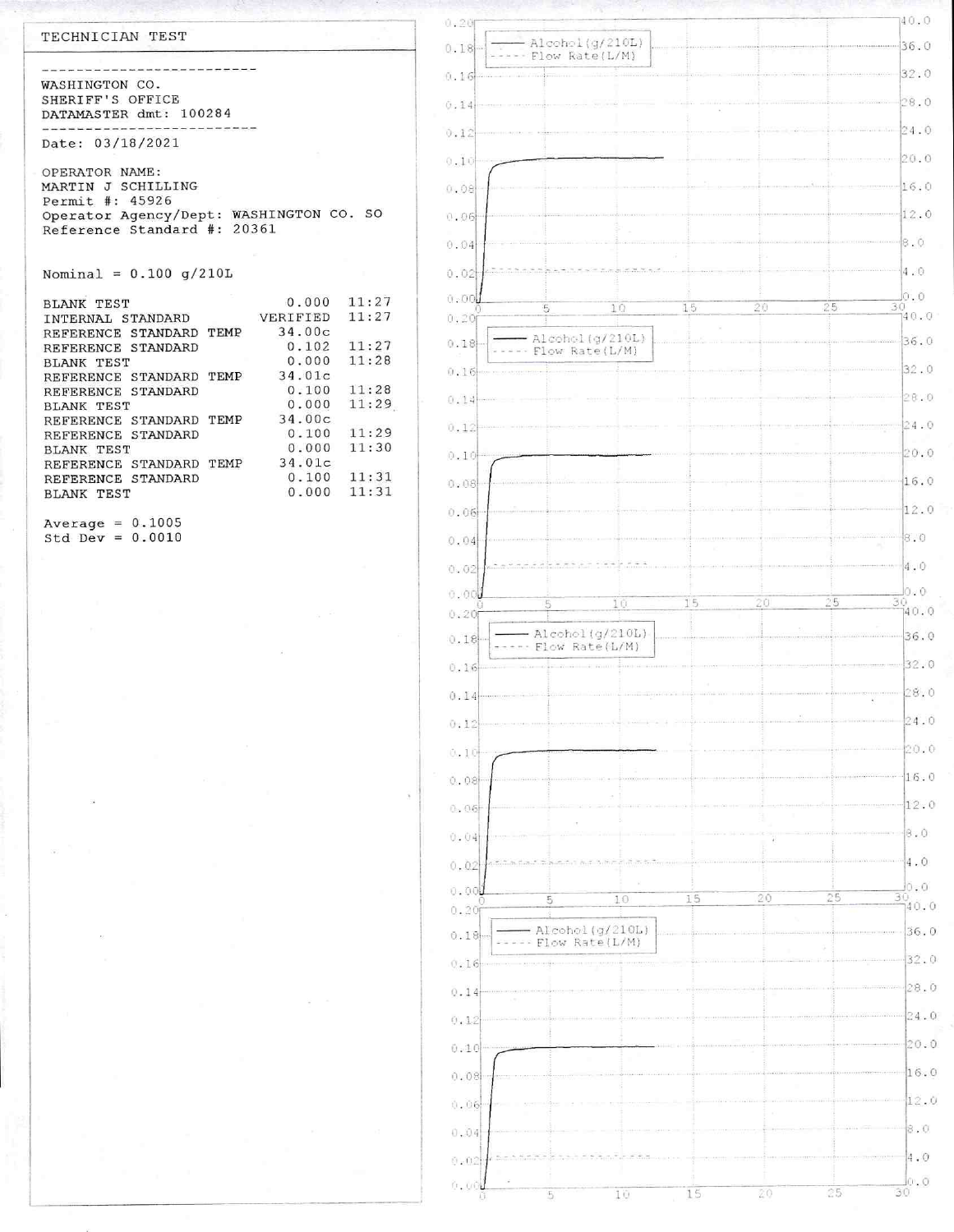#### TECHNICIAN TEST

--------------------------WASHINGTON CO. SHERIFF'S OFFICE DATAMASTER dmt: 100284 --------------------------

Date: 03/18/2021

OPERATOR NAME: MARTIN J SCHILLING Permit #: 45926 Operator Agency/Dept: WASHINGTON CO. SO Reference Standard #: 20470

Nominal =  $0.080$  g/210L

| <b>BLANK TEST</b>       |      | 0.000    | 11:33 |
|-------------------------|------|----------|-------|
| INTERNAL STANDARD       |      | VERIFIED | 11:34 |
| REFERENCE STANDARD      | TEMP | 34.01c   |       |
| REFERENCE STANDARD      |      | 0.081    | 11:34 |
| <b>BLANK TEST</b>       |      | 0.000    | 11:35 |
| REFERENCE STANDARD TEMP |      | 34.00c   |       |
| REFERENCE STANDARD      |      | 0.082    | 11:35 |
| <b>BLANK TEST</b>       |      | 0.000    | 11:36 |
| REFERENCE STANDARD TEMP |      | 34.01c   |       |
| REFERENCE STANDARD      |      | 0.081    | 11:36 |
| BLANK TEST              |      | 0.000    | 11:37 |
| REFERENCE STANDARD      | TEMP | 34.01c   |       |
| REFERENCE STANDARD      |      | 0.081    | 11:37 |
| <b>BLANK TEST</b>       |      | 0.000    | 11:38 |
|                         |      |          |       |

Average =  $0.0812$ Std Dev =  $0.0005$ 

| 0.20           |                                    |        |                  |               | 140.0                   |
|----------------|------------------------------------|--------|------------------|---------------|-------------------------|
| 0.18           | Alcohol (g/210L)<br>Flow Rate(L/M) |        |                  |               | 36.0                    |
| 0.16           |                                    |        |                  |               | 32.0                    |
| 0.14           |                                    |        |                  |               | 28.0                    |
| 0.12           |                                    |        |                  |               | 24.0                    |
| 0.10           |                                    |        |                  |               | 20.0                    |
|                |                                    |        |                  |               |                         |
| 0.08           |                                    |        |                  |               | 16.0                    |
| 0.06           |                                    |        |                  |               | 12.0                    |
| 0.04           |                                    |        |                  |               | 8.0                     |
| 0.02           |                                    |        |                  |               | 4.0                     |
| 0.001<br>0.20f | 5<br>10                            | 15     | 20               | 25            | 0.0<br>30<br>40.0       |
| $0.18 -$       | Alcohol (g/210L)                   |        |                  |               | 36.0                    |
| 0.16           | Flow Rate(L/M)                     |        |                  |               | 32.0                    |
|                |                                    |        |                  |               | 28.0                    |
| 0.14           |                                    |        |                  |               |                         |
| 0.12           |                                    |        |                  |               | 24.0                    |
| 0.10           |                                    |        |                  |               | 20.0                    |
| 0.09           |                                    |        |                  |               | 16.0                    |
| 0.06           |                                    |        |                  |               | 12.0                    |
| 0.04           |                                    |        |                  |               | 8.0                     |
| 0.02           |                                    |        |                  |               | 4.0                     |
| 0.001          | 10<br>5                            | 15     | 20               | $2\sqrt{5}$   | 0.0<br>30               |
| 0.20           | Alcohol (g/210L)                   |        |                  |               | 140.0                   |
| 0.18           | Flow Rate(L/M)                     |        |                  |               | 36.0                    |
| 0.16           |                                    |        |                  |               | 32.0                    |
| 0.14           |                                    |        |                  |               | 28.0                    |
| 0.12           |                                    |        |                  |               | 24.0                    |
| 0.10           |                                    |        |                  |               | 20.0                    |
| 0.08           |                                    |        |                  |               | 16.0                    |
| (1.06)         |                                    |        |                  |               | 12.0                    |
| 0.04           |                                    |        |                  |               | $\mathbb{R}$ . 0        |
| 0.02           |                                    |        |                  |               | 4.0                     |
| 0.00           | 5<br>10                            | 15     | 20               | 25            | $\frac{1}{30}$<br>-30.0 |
| 0.20f          |                                    |        |                  |               |                         |
| $0.18 -$       | Alcohol (g/210L)<br>Flow Rate(L/M) |        |                  |               | 36.0                    |
| 0.16           |                                    |        |                  |               | 32.0                    |
| 0.14           |                                    |        |                  |               | 28.0                    |
| 0.12           |                                    |        |                  |               | 24.0                    |
| 0.10           |                                    |        |                  |               | 20.0                    |
| 0.08           |                                    |        |                  |               | 16.0                    |
| 0.06           |                                    |        |                  |               | 12.0                    |
| 0.04           |                                    |        |                  |               | 8.0                     |
| 0.02           |                                    |        |                  |               | 4.0                     |
| 0.00           |                                    |        |                  |               | $\frac{1}{30}$ .0       |
| θ              | $\mathbb{F}_2$<br>10               | $15\,$ | $\gamma_{\rm C}$ | $\sqrt[3]{5}$ |                         |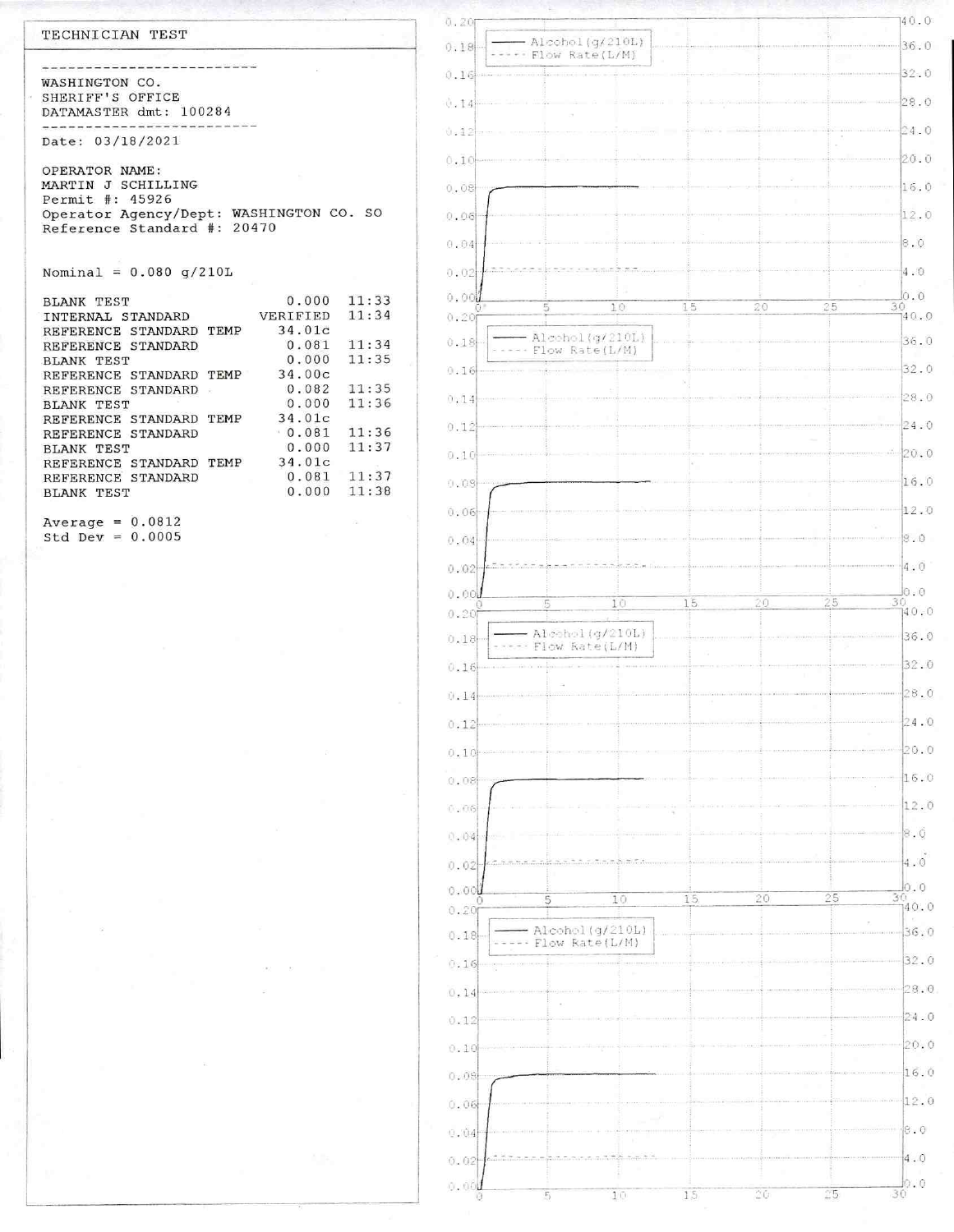#### TECHNICIAN TEST

-----------------WASHINGTON CO. SHERIFF'S OFFICE DATAMASTER dmt: 100284 ------------------------------

Date: 03/18/2021

OPERATOR NAME: MARTIN J SCHILLING Permit #: 45926 Operator Agency/Dept: WASHINGTON CO. SO Reference Standard #: 20290

Nominal =  $0.180 g/210L$ 

| <b>BLANK TEST</b>            |      | 0.000    | 11:40 |
|------------------------------|------|----------|-------|
| INTERNAL STANDARD            |      | VERIFIED | 11:40 |
| REFERENCE STANDARD TEMP      |      | 34.00c   |       |
| REFERENCE STANDARD           |      | 0.183    | 11:41 |
| <b>BLANK TEST</b>            |      | 0.000    | 11:41 |
| REFERENCE<br>STANDARD TEMP   |      | 34.01c   |       |
| REFERENCE STANDARD           |      | 0.183    | 11:42 |
| BLANK TEST                   |      | 0.000    | 11:43 |
| REFERENCE STANDARD TEMP      |      | 34.01c   |       |
| STANDARD<br>REFERENCE        |      | 0.182    | 11:43 |
| <b>BLANK TEST</b>            |      | 0.000    | 11:44 |
| STANDARD<br><b>REFERENCE</b> | TFMP | 34.00c   |       |
| REFERENCE STANDARD           |      | 0.184    | 11:44 |
| <b>BLANK TEST</b>            |      | 0.000    | 11:45 |
|                              |      |          |       |

Average =  $0.1830$ Std Dev =  $0.0008$